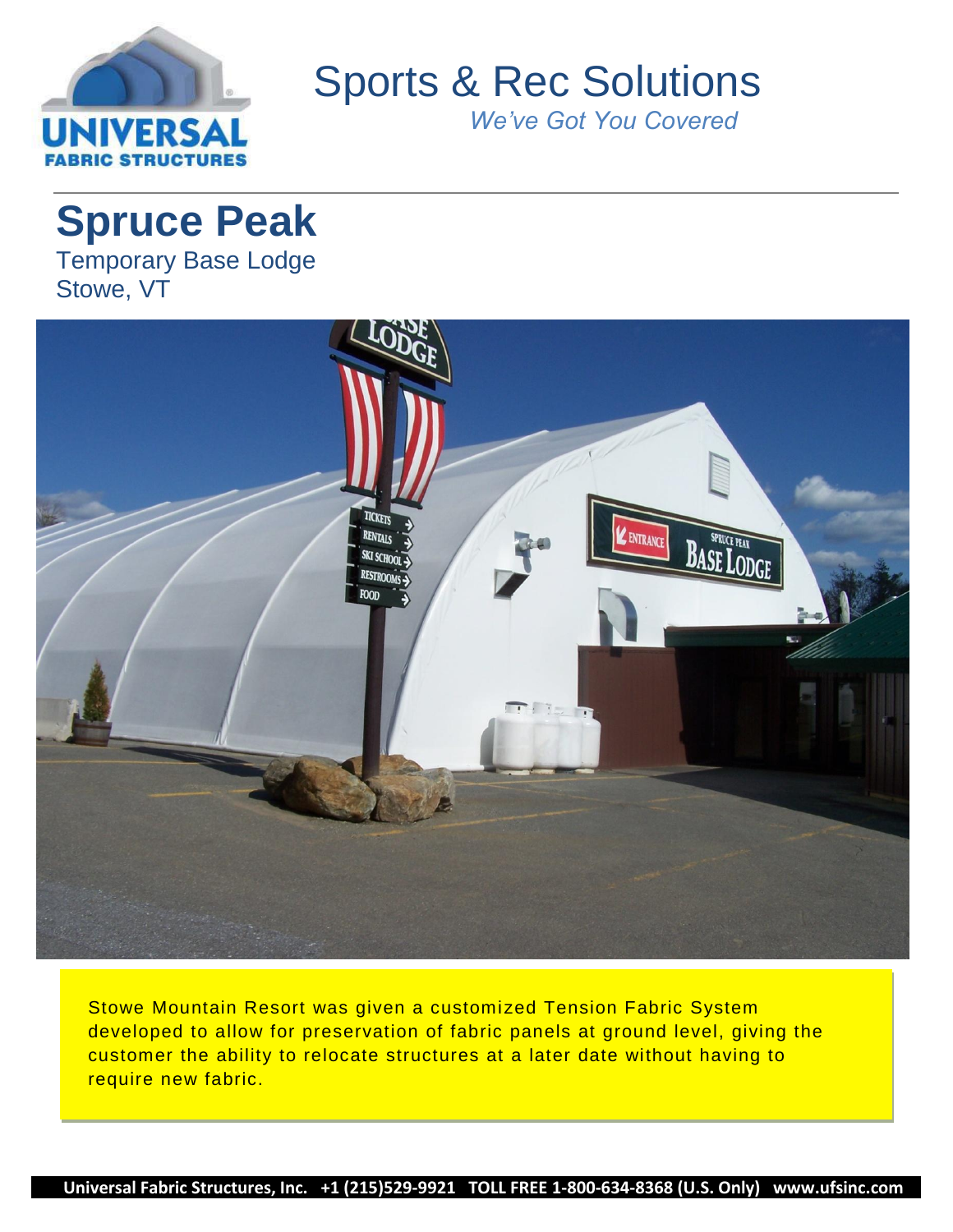## **Background**

With over 2000 acres encompassing the legendary mountain of Stowe, the beautiful Stowe Mountain Resort in the heart of Vermont draws family and friends together year round to create a lifetime of memories. Stowe's pristine setting of natural history generates a sense of community for all residents as well as visitors of the mountain. As the resort continuously grows in popularity and size; it required major renovations of their facilities including the base lodge.



The resort requested the assistance of Universal Fabric Structures to build a temporary base lodge while the construction of the new mountain lodge and slope side community, "Spruce Peak at Stowe", was being completed. Through innovation and custom design, UFS helped create two ideal permanent-looking buildings used as their welcome center and base lodge for visitors to purchase tickets, rent equipment, dine, relax, and enjoy the resort atmosphere.

### **Scope of Work**

A 20m x 45m Insulated TFS building and a 20m x 20m Insulated TFS building with Ferrari 702 Premium PVC Coated White Translucent Outer Fabric and 16' skylight.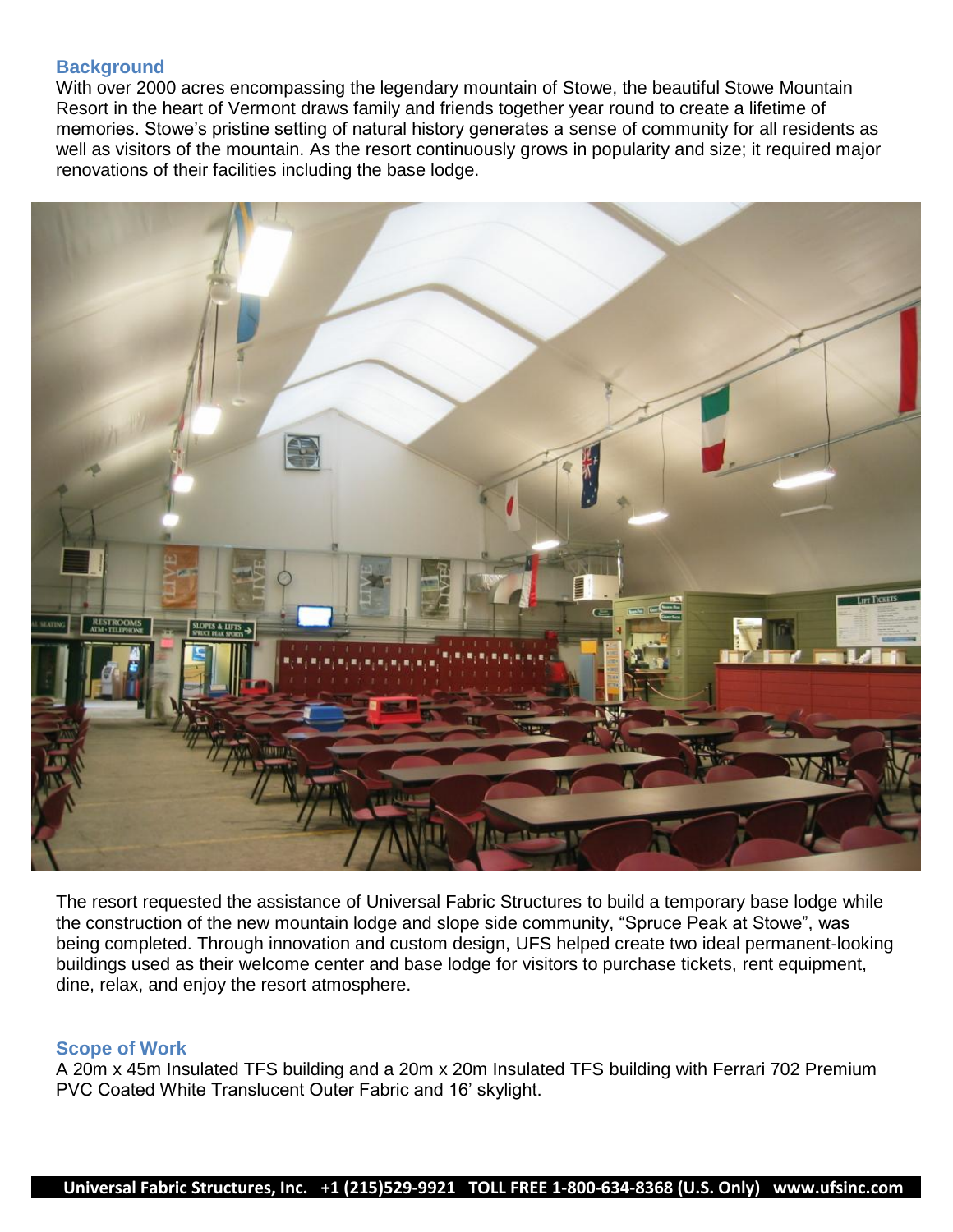

### **Solution**

Stowe Mountain Resort was given a customized Tension Fabric System (TFS) developed to allow for preservation of fabric panels at ground level, thereby giving the customer the ability to relocate structures at a later date without having to require new fabric. The TFS series requires limited maintenance; uses flame retardant fabric; has unobstructed clear span space allowing for additional useable area; and can withstand all regular code required wind, snow, and seismic loads, as well as be environmentally controlled in any climate.